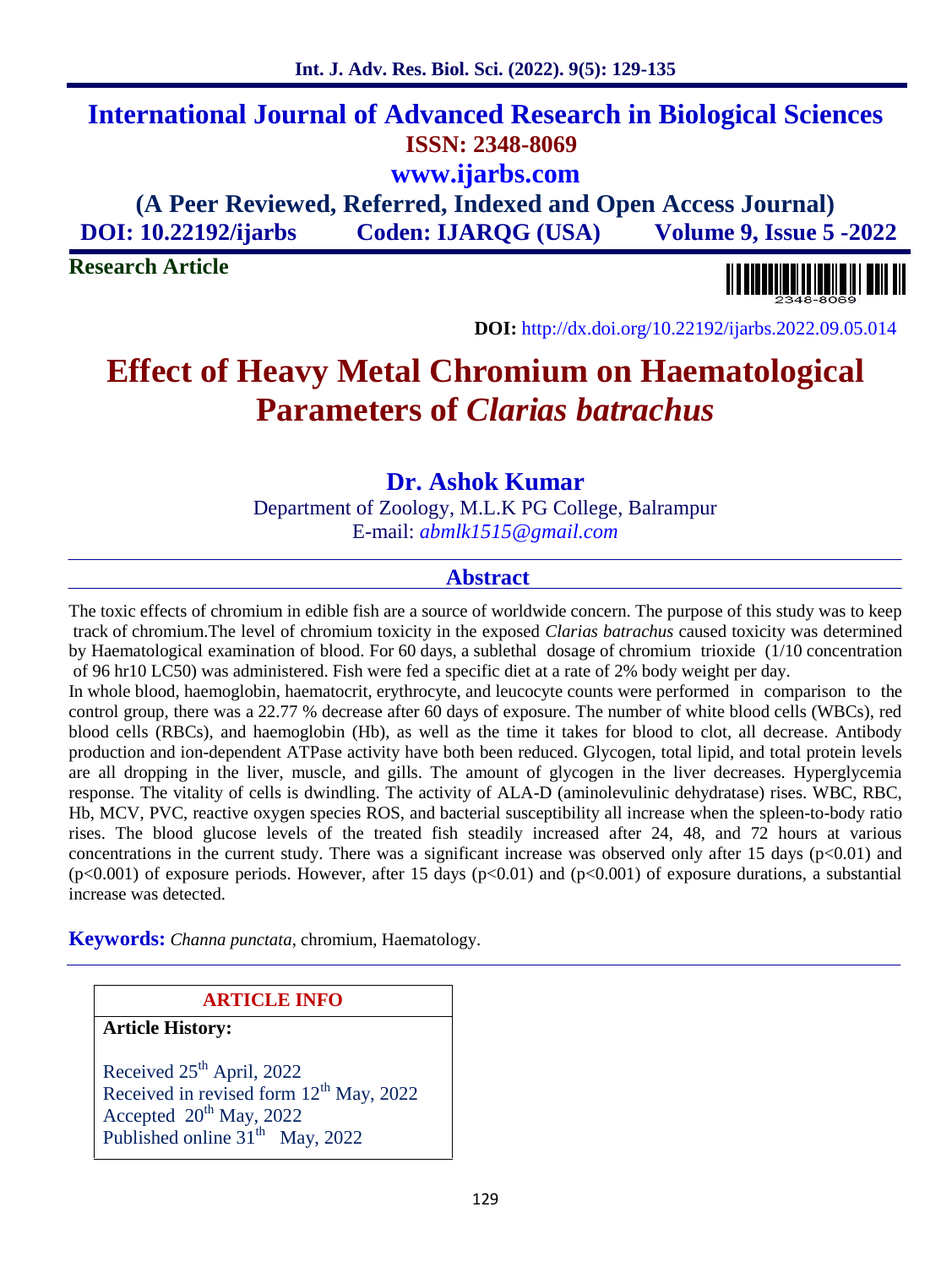# **Introduction**

Chromium is commonly found in its trivalent form (Langard *et al.*1979) and this form  $(Cr^{+3})$  is thought to be an important element in mammals because it helps in glucose, lipid, and protein metabolism. Trivalent chromium has low toxicity due to its weak membrane permeability, non corrosiveness, and low potential to biomagnify in the food chain. The physiological reaction of fish to changes in their external environment may be determined by a haematological analysis of their blood. Haematological variables are well-known for their clinical usefulness in prognosis and diagnosis, as well as the relative ease with which they may be sampled (Deshmukh, 2016).According to Dhara (2014), chromium (VI) binds to plasma proteins and participates in transportation after passing through the cell membrane via the sulphate ion channel. The metal then accumulates physiologically in many organs. The overall pattern of Cr(VI) distribution in fish: Avenant-Oldage (2000)Gills > Liver > Skin > Muscles. The bioconcentration of chromium in fish muscle, gills, and liver has been shown to rise with increasing medium concentration and exposure duration(Mallesh *et al.*2015).In an experimental setting, the liver is thought to be the major storage and detoxifying site for chromium, (Heath 1987). The bile of the experimental organism (*Clarias batrachus*) exposed to a metal contaminated diet and environment had a greater content of metals. According to Gauglhofer and Bianchi (1991), this storage is mostly stabilised by protein or short peptide linkage, such as glutathione linkage. The principal route of chromium or its compound elimination in fish is through faeces Dhara (2014). It has been discovered that the pH range has a significant impact on the bioavailability of metals in fish. Abbasi *et al.* (1995) on teleost, *Nuria Henricus,* support this claim. Van Der Putte *et al.* (1981) showed that the pH of the surrounding water has a significant impact on Chromium buildup in the tissues of Rainbow trout (Salmo gairdneri). Hogendoorn-roozemond (1977) have also reported that gill contains more amount of chromium at pH-6.5 than other internal organs

whereas, the reverse is evident at pH- 7.8.Comparative studies have revealed that Chromium concentration remains higher in gill than in other organs at the same pH.

As a result, fish haematology is utilised to illustrate faulty physiological systems in fish (Adakole, 2012). In numerous fish species, haematology is used to determine their health state. Because blood is a sensitive sign of stress, piscine haematology is rising in popularity. Chromium (Cr) is an insoluble trivalent element that may be found in rocks, animals, plants, and Intense industrialisation and other anthropogenic activities have resulted in the global presence of soluble Cr(VI), which is rapidly leached from soil to groundwater or surface water, in quantities exceeding acceptable values.

Cr(VI)ecotoxicity is connected to its capacity to have a range of negative impacts on biological systems, including fish. Cr(VI) poisoning is a danger to aquatic life in aquatic environments. This study discusses Cr environmental 's fate and transport, as well as its acute and chronic impacts on fish. Environmental fate and transport, as well as its acute and chronic impacts on fish, generate a variety of negative effects in biological systems. In aquatic habitats, Cr(VI) poisoning is a serious threat to aquatic life. This study looks at the fate and transit of environmental Cr, as well as its acute and chronic effects on fish.

Cellular, metabolic, and genetic toxicity of Cr(VI). This study attempts to make sense of the voluminous data on Cr(VI) toxicity in diverse fish species. Such information is immensely helpful to scientists and government authorities working in environmental contaminant risk assessment and management as a guide to the best course of action for restoring ecosystems and, as a result, preserving human health. Cr aquatic toxicity is influenced by both biotic and abiotic causes. The kind of species, age, and developmental stage are biotic variables. The abiotic variables are temperature, Cr concentration, Cr oxidation state, pH, alkalinity, salinity, and hardness of the water.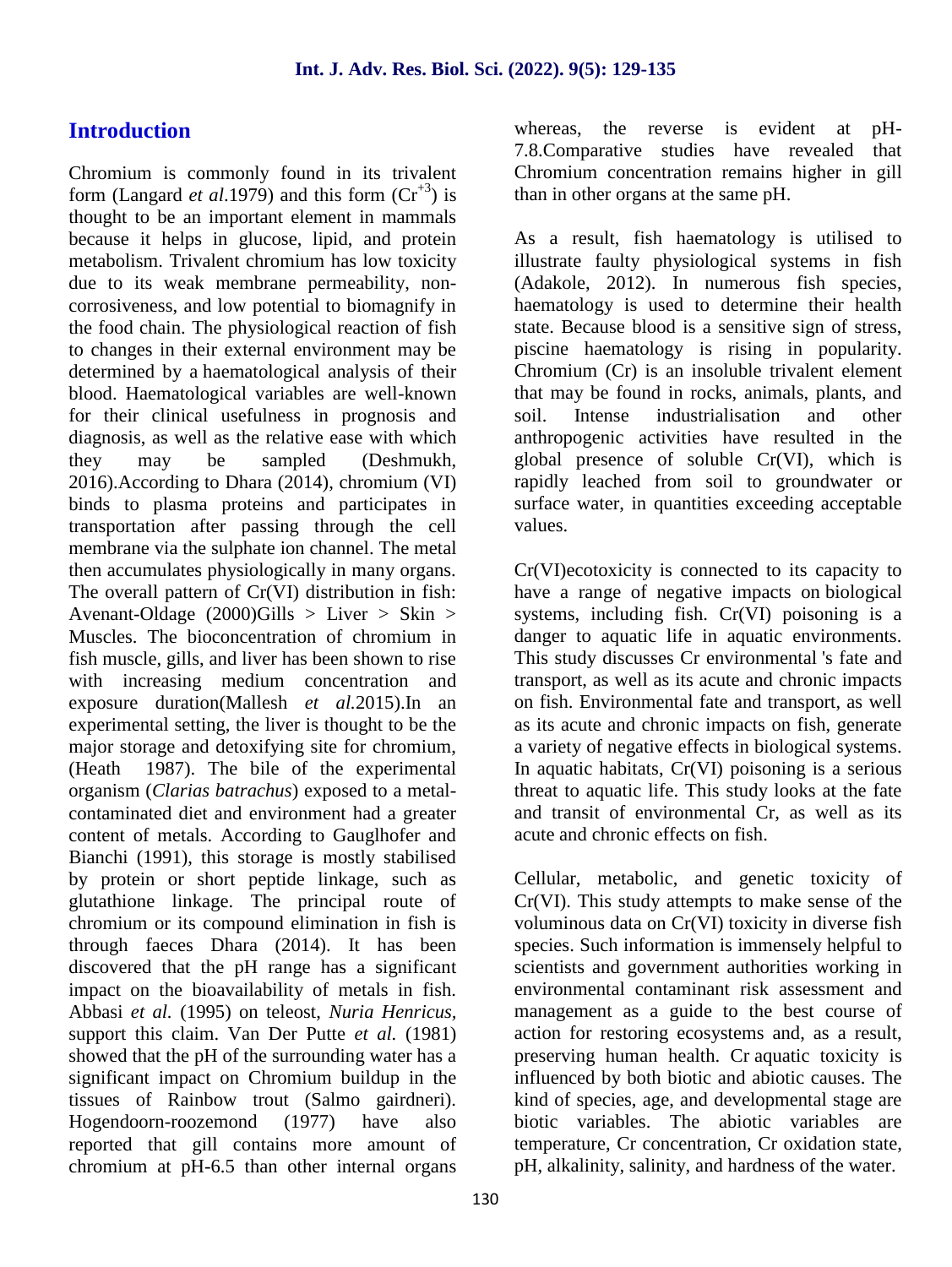Furthermore, the sensitivity of a particular organism is determined by the metal's lethal and sub-lethal concentrations, as well as its speciation.

# **Materials and Methods**

For a few days, *Clarias batrachus* were kept in aquaria to acclimate to laboratory settings. The fish were kept as control specimens in one tank and were fed and housed under identical conditions as the experimental fish, with the exception that they were not given the heavy metal compound dosage. The experimental toxicants were selected from an inorganic salt of the heavy metal chromium, potassium chromate.

Exposure intervals of 7, 15, 30, and 60 days were used in the trial. There were eight different experiments set up. The fifth set was administered a sublethal dosage (1/10 concentration of 96 hr 10 LC50) of chromium trioxide for 45 days to assess the chronic effects. Fish were fed a specific diet at a rate of 2% body weight each day. Heparinized needles were used to take blood from the caudal vessels of control and experimental fish. In whole blood, haemoglobin, haematocrit, erythrocyte,

and leukocyte counts were determined. Erythrocytes are oval, small structures that range in diameter from 7 microns to 36 microns in fish blood, as shown in African Lung Fish i.e. Protopterus.

### **Results and Discussion**

Ichthyologists are becoming interested in fish haematology. Clinical fish haematology has only been practised for about 2-3 decades, and exclusively in Western nations. Despite the fact that it is an analytical technique, fish haematology is still not widely employed in India, and it is only used when there is a stable epidemiological issue among fishes or with their environment, resulting in mass death (Chadha and Sharma, 2015).In freshwater fish, Cr(VI) induces behavioural, histological, and immunological alterations. In fish RBC, Cr(VI) causes micronuclei, binucleated cells, and DNA breaks. It also causes endocrine disturbance in fish, affecting T3, T4, TSH, and cortisol levels, among other things. Fish with  $exposure$  to  $Cr(VI)$  develop hyperglycemia and hyperlactatemia. Chronic exposure to Cr alters enzyme activity (VI)( Bakshi and Panigrahi 2018).

| Haematological<br><b>Parameters</b>    | <b>Exposure periods</b> |        |         |         |         |
|----------------------------------------|-------------------------|--------|---------|---------|---------|
|                                        | <b>Control</b>          | 7 days | 15 days | 30 days | 60 days |
| $Hb\%$                                 | 10.10                   | 11.11  | 11.90   | 12.84   | 7.80    |
| RBC $(10^6 \text{mm}^{-3})$            | 1.77                    | 1.66   | 1.59    | 1.42    | 1.23    |
| WBC(mm <sup>3</sup> x10 <sup>3</sup> ) | 6.40                    | 11.90  | 12.98   | 14.04   | 14.80   |
| $CT(\sec)$                             | 42.00                   | 36.66  | 34.30   | 20.40   | 46.41   |
| PCV%                                   | 22.51                   | 27.60  | 33.61   | 45.18   | 17.51   |
| <b>ESR</b>                             | 9.60                    | 8.70   | 5.60    | 4.83    | 15.00   |
| <b>TEC</b>                             | 3.61                    | 4.38   | 8.76    | 8.25    | 2.44    |
| <b>TLC</b>                             | 61.08                   | 55.10  | 42.41   | 32.55   | 29.00   |
| <b>MCH</b>                             | 35.10                   | 29.00  | 15.90   | 17.70   | 38.45   |
| <b>MCV</b>                             | 82.33                   | 75.29  | 46.80   | 59.03   | 103.96  |
| <b>MCHC</b>                            | 41.04                   | 36.72  | 30.98   | 25.62   | 35.40   |

**Table 1:** Alternation of haematological parameters of *Clarias batrachus* exposed to  $Cr^{+3}$ 

Haematological parameters, such as MCV, MCH, and MCHC, have received minimal attention. Only a small number of species from diverse regions of the world have normal values for these criteria. The respiratory pigment heamoglobin,

which is found in erythrocytes, transports oxygen in fish blood. Haemoglobin has the same physiological purpose in fish as it does in mammals, and it has a consistent around 65,000 molecular weight. These numbers are a useful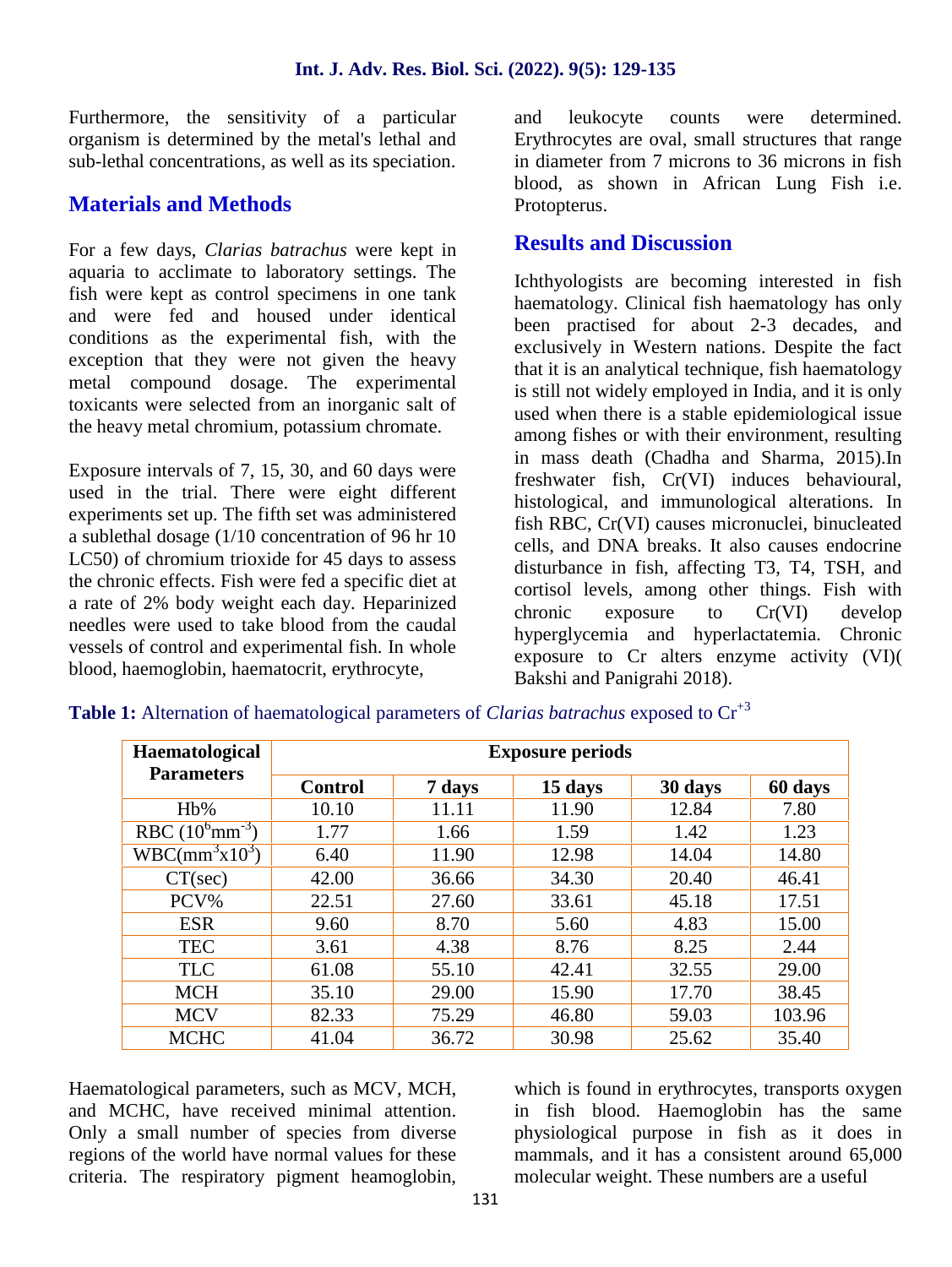indicator of the blood's physiological state, including ecological, biological, and physiopathological factors.

Hexavalent chromium is believed to be a hazardous metal having mutagenic, carcinogenic, and other negative effects on biota, despite the fact that it is a ubiquitous element in the environment and trivalent chromium is also required for life. Hexavalent chromium is reduced metabolically within the cell when it enters. The cytoplasmic preponderance of trivalent chromium is the end effect of this process (Blasia *et al.* 2000). Various reactive intermediates are generated during these metabolic events, which have been shown to be harmful to the integrity of the DNA helix resulting in lethal effects in the afflicted individual (Wang *et al.*1997).

During this process, several intermediate chromium metabolites migrate to the nucleus and interact with DNA, resulting in the ultimate detrimental impact, according to the same scientists. The physiological, behavioural, histological, biochemical, genetic, and immunological conditions of the experimental organism are all affected by chromium, according to the researchers. Hexavalent chromium, which has a bio-membrane permeability capability, is hazardous to freshwater fish. Fishes were observed to lose their body balance with restlessness, slowed breathing rate, and increased mucus production after being exposed to a 50 percent fatal dosage. Reduced haemoglobin percentage and RBC count are two haematological changes to consider.

The blood of a freshwater teleost, *Clarias batrachus*, was used in this study to see how exposure to 1/10th of the lethal concentration of heavy metal Chromium (VI) affected various blood parameters like haemoglobin percent (Hb percent), Clotting Time (CT), Packed Cell Volume (PCV), Erythrocytes Sedimentation Rate (ESR), Total Erythrocyte Count (TEC), Total Leukocyte Count (TLC), Mean Corpuscular Haemoglobin. The percent value of haemoglobin is determined by the total erythrocyte count.

**Graph 1:** Alternation of haematological parameters of *Clarias batrachus* exposed to Cr+3

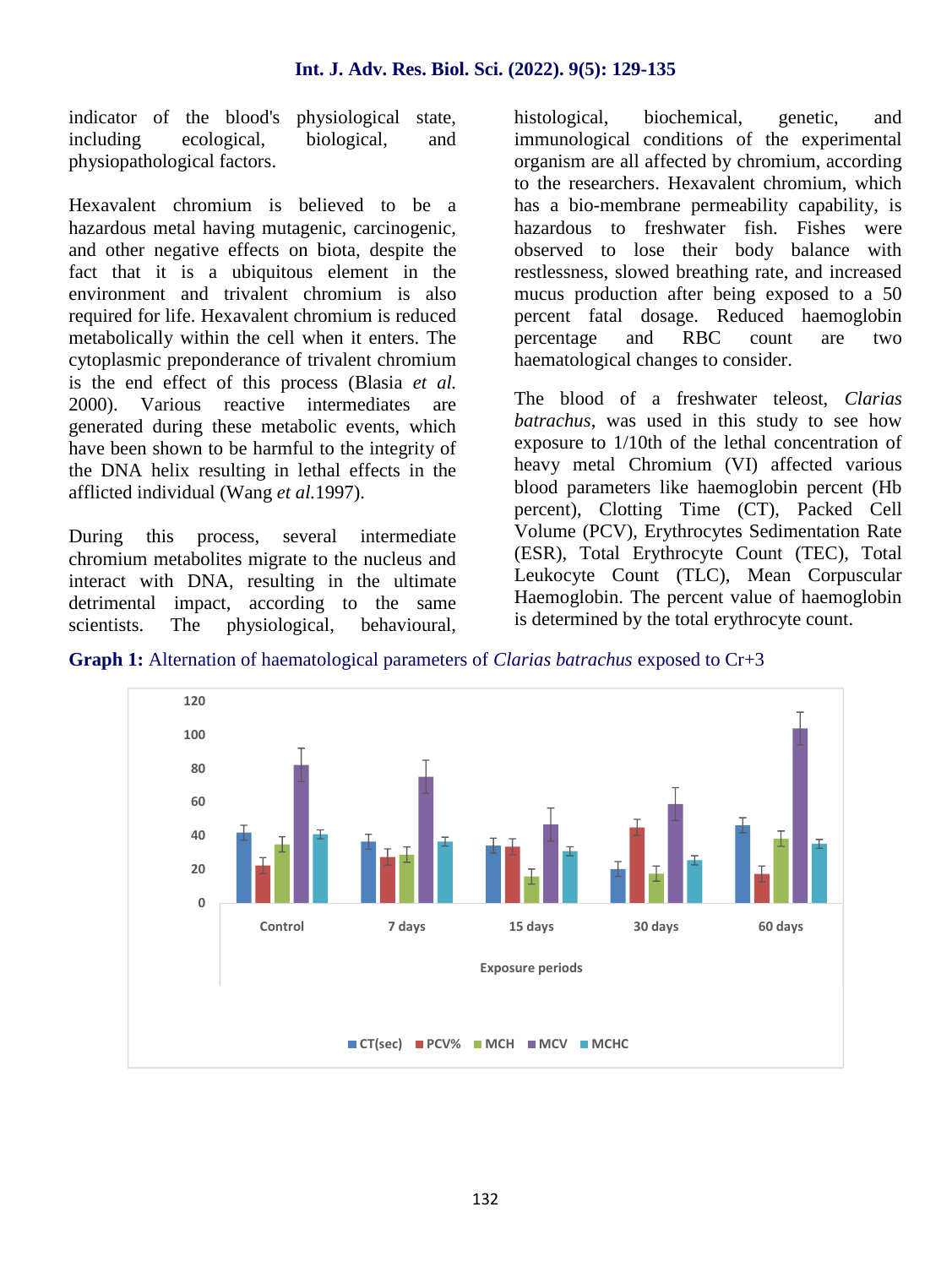

**Int. J. Adv. Res. Biol. Sci. (2022). 9(5): 129-135**

**Graph 2:** Alternation of haematological parameters of *Clarias batrachus* exposed to Cr+3

The numerical values of haemoglobin percent in this investigation were greater than the control group. After 7, 15, and 30 days of exposure, there was an increase of 10%, 17.82%, and 12% in contrast to the control group, and a decline of 22.77 %, with a fall in PCV 22.21 %, TEC 32.40 %, TLC 55.52 %, and MCHC 10%. After 60 days of exposure, however, there are increases in CT 9.50%, MCH 9.5 %, MCV 35.10 %, and ESR 56.25 % (Table No. 1, Graph No. 1 & 2).

In comparison to the control group, there was a 23.3 % drop after 60 days of exposure. However, only after 15 days  $(p<0.01)$  and  $(p<0.001)$  of exposure did a meaningful rise emerge. Joshi *et al.,* (2002), found similar results. Different concentration of chromium has an immediate effect on fertilisation. The number of white blood cells (WBCs), red blood cells (RBCs), and haemoglobin (Hb), as well as the time it takes for blood to clot, all decrease. Antibody production and ion-dependent ATPase activity have both been reduced. Glycogen, total lipid, and total protein levels are all dropping in the liver, muscle, and gills. The amount of glycogen in the liver decreases. Hyperglycemia response. The vitality of cells is dwindling. The activity of ALA-D (aminolevulinic dehydratase) rises. WBC, RBC, Hb, MCV, PVC, reactive oxygen species ROS, and bacterial susceptibility all increase when the spleen-to-body ratio rises. The blood glucose levels of the treated fish steadily increased after 24, 48, and 72 hours at various concentrations in the current study. This rise is due to glycolysis, which occurred as a result of fish responding to stress and converting glucose to meet their energy needs. Hussein and Nadim (2003) found that increased production of hormones such as catecholamines and glucocorticoids leads to an increase in glycolysis, resulting in a high glucose level in the blood.

Fish, like other vertebrates, respond to stress by evoking a widespread physiological response that includes an increase in stress hormones and subsequent alterations that assist the animal to maintain its normal or homeostatic condition (Barton 2002). Increases in plasma cortisol, catecholamines, and glucose levels, as well as increases in branchial blood flow and muscle activity, are all part of this reaction (Barton and Iwama 1991). This study also finds a change in plasma glucose. It was discovered to be negligible at low chromium concentrations but behaves according to time. Salahuddin and Khola (2013) have similar findings. However, in high concentrations, it causes structural harm to the fish, affecting their growth, development, and survival. As a result, blood glucose has been used as a stress indicator. Silver money (1974). Finally, variations in blood glucose suggest that they might be employed as markers of chromiumrelated stress in fish exposed to high chromium levels in the water. The results were all statistically significant.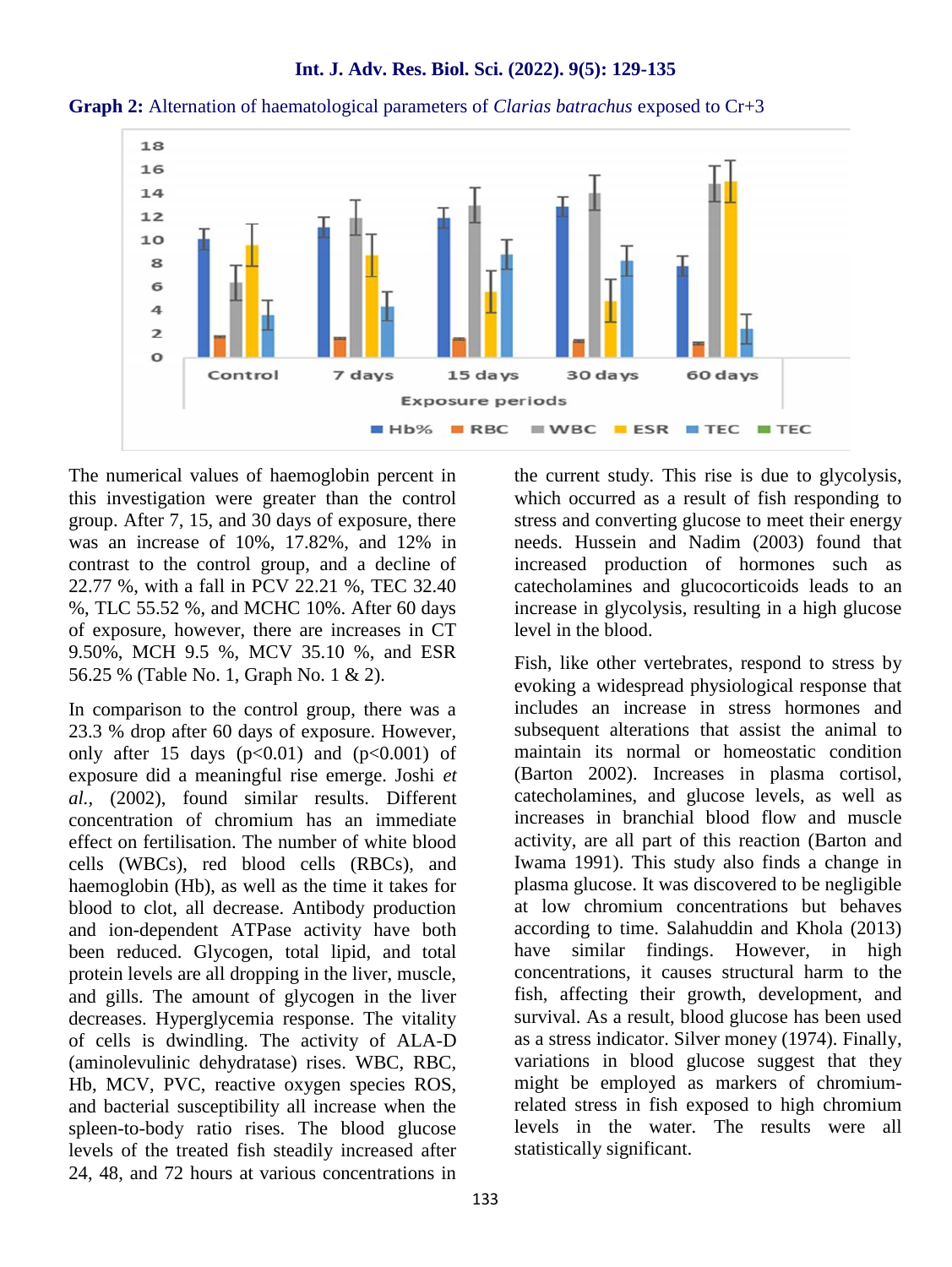## **References**

- Abbasi S.A., Kunhahmed T., Nipaney P.C., Soni R. (1995), Influence of acidity of water of chromium toxicity–a case study with the teleost *Nuria denricus* as model, Pollut. Res.14 (3) 317–323.
- Adakole JA (2012). Changes in some haematological parameters of the African catfish (*Clarias gariepinus*) exposed to a metal finishing company effluent. Ind. J. Sci. Technol. 4 (5):2510-2514.
- Avenant-Oldage A., H.M. Marx, (2000) Bioaccumulation of chromium, copper and iron inthe tissues of *Clarias gariepinus* in the Olifants River, Kruger National Park, Water SA 26 (4) 569–582.
- Bakshia A., Panigrahib A.K (2018) A comprehensive review on chromium<br>induced alterations in fresh water fishes Joshi induced alterations in fresh water fishes. Toxicology Reports Volume 5, Pages 440- 447.
- Barton, B.A. 2002: Stress in Fishes: A diversity of responses with particular reference to changes in circulating corticosteroids. Integ. Comp. Biol. 42, 517-525.
- Barton, B.A. & Iwama, G.K. 1991: Physiological changes in fishfrom stress in aquaculture with emphasis on the response and effects or corticosteriods. Annual Review of Fish Diseases, 1, 3-26.
- Blasia J., Kowalik J., (2000) A comparison of the in vitro genotoxicity of tri- and hexavalent chromium, Mutat. Res. 469 135–145.
- Chadha Pand Sharma M (2015). Acute toxicity of 4-non ylphenolon haematological profile of fresh water fish *Channa punctatus*. Res. J. Recent. Sci; 4:25-31.
- DeshmukhD R (2016). Hamatological response in a freshw ater fish *Channa striatus* exposed to endosulfan pesticide. Bioscience Discovery; 7(1):6769.
- Dhara K. (2014). Hazardous Impact of Fly Ash and Some of Its Ingredients on Fish, Fish Food Organisms and Aquatic Ecosystem. Ph.D. Thesis, Kalyani University, Kalyani, India, p. 170
- Gauglhofer J., Bianchi V. (1991) Chromium, in: E. Merian (Ed.), Metals and Their Compounds in the Environment, Occurrence, Analysis and Biological Relevance, VCH Publishers Inc., New York, USA, pp. 853–878.
- Hogendoorn-roozemond A.S., Tenholder J.J.H.M., Stirk J.J.T.W.A, (1977)The influence of pH on the toxicity of hexavalent chromium to rainbow trout (*Salmo gairdneri*). Aquatic pollutantstransformation and biological effects, Proceedings of the second international Symposium on Aquatic Pollutants, Oxford: Pergamon Press, pp.477–478.
- Hussein, A.J. and Nadim, C. 2003: Bio accumulation of zinc and cadmium in freshwater fishes. Indian J. Fish., 50 (1)., 53-65, 2003.
- PK, Bose M, Harish D (2002). Haematological changes in the blood of Clarias batrachus exposed to mercuric chloride. J. Ecotoxicol. Environ. Monit. 12:119-122. [46] Heath A.G. (1987) Water Pollution and Fish Physiology, CRC Press Inc., Boca Raton, Florida, , p. 245.
- Langard S, Norseth T., Friberg L., Nordberg G.F.,. Vouk V.B (1979)(Eds.), Handbook on the Toxicology of Metals, Elsevier/North Holland Biomedical Press, pp.383–397
- Mallesh B., Pandey P.K., Kumar K., Vennila A,. Kumar S, (2015) Bioconcentration of hexavalent chromium in *Cirrhinus mrigala* (Ham 1822): effect on haematological parameters, J. Bio. E. Sci. 5 (1) 59–67 ISSN-2084-3577.
- Salahuddin & Khola, R.K. (2013): The Effect of Chromium on Glycogen Content of Certain Tissues of Freshwater Fish, Channa Gachua. GJSFR, Volume 13 Issue 7: 27-30.
- Silbergeld, E.K. 1974: Blood glucose: A sensitive indicator of environmental stress in fish. Bull. Environ. Contam. Toxicol. 11.,20- 25.